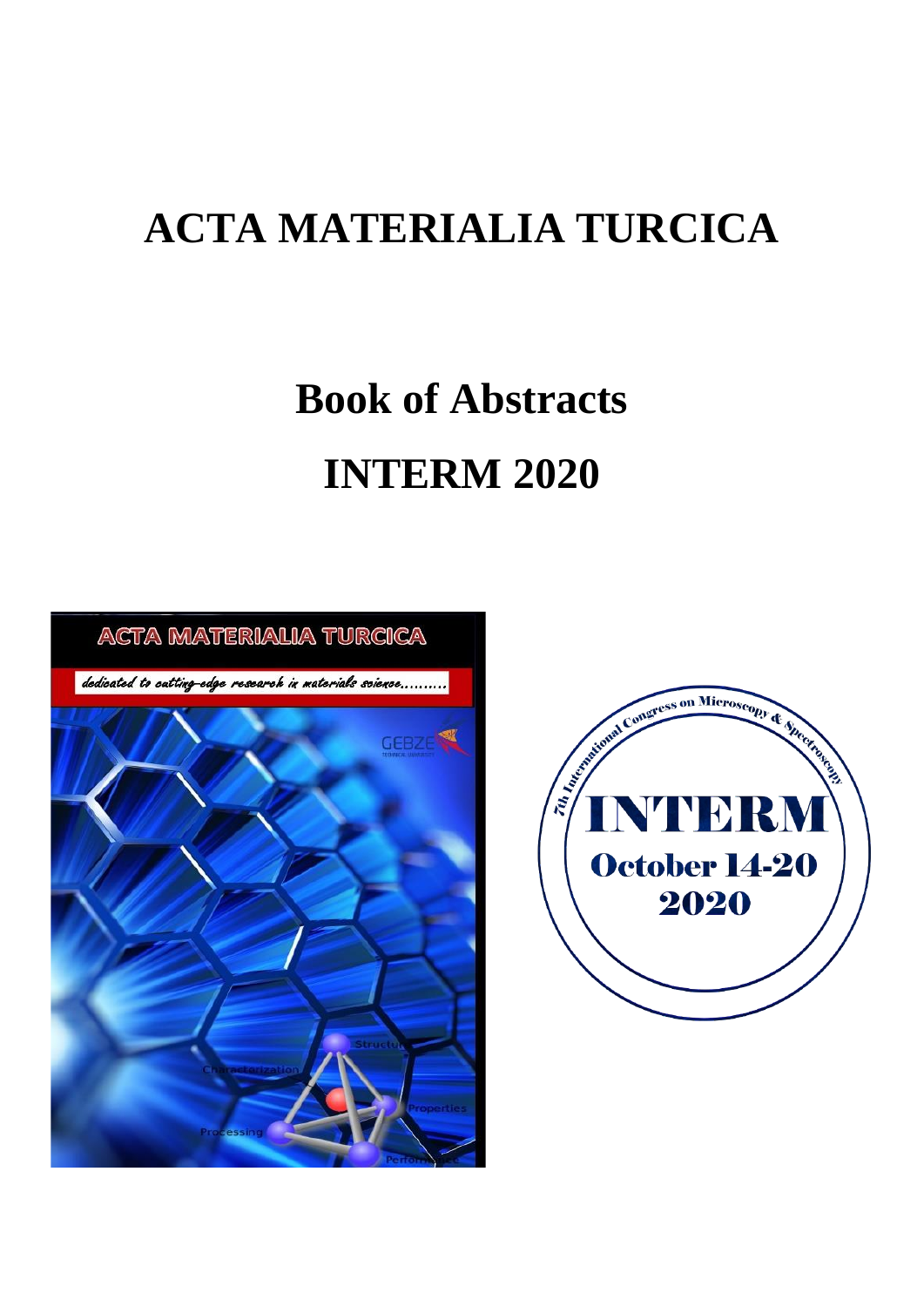

International Congress on Microscopy & Spectroscopy (INTERM) 2020 Abstract Book



## **Disclaimer**

This book contains abstracts approved by the Congress Review Committee. Authors are responsible for the content and accuracy.

Opinions expressed may not necessarily reflect the position of the international scientific council of INTERM 2020.

## **Editorial Board**

Ahmet Yavuz Oral Banu Oral Mehmet Emre Aköz Onur Alp Aksan Vala Can Aşkan Gamze Sekicek Bahar Şölen Akdemir Fatmanur Kocaman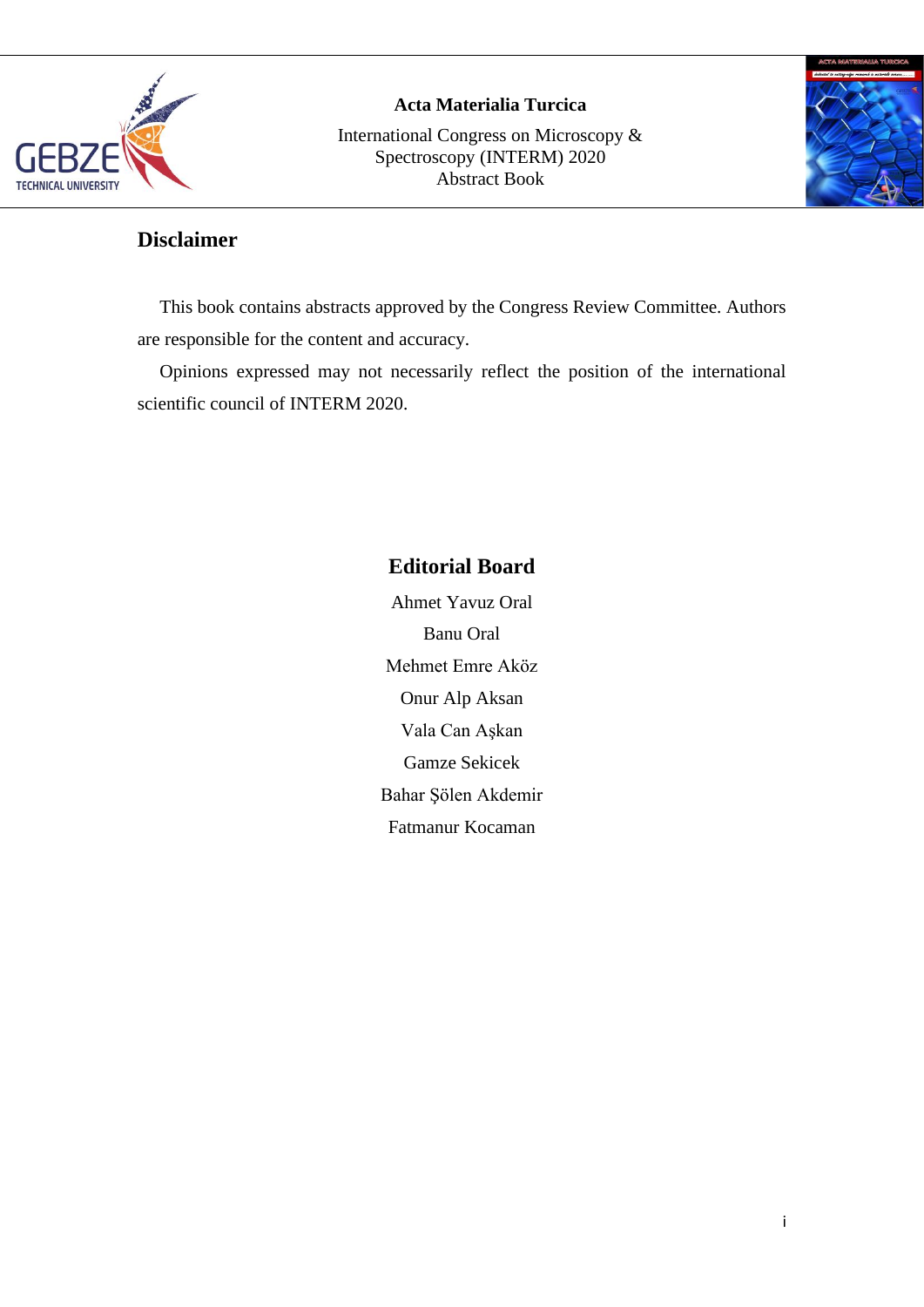

International Congress on Microscopy & Spectroscopy (INTERM) 2020 Abstract Book



# **7 th International Congress on Microscopy & Spectroscopy (INTERM 2020)**

**Virtual October 14-20, 2020**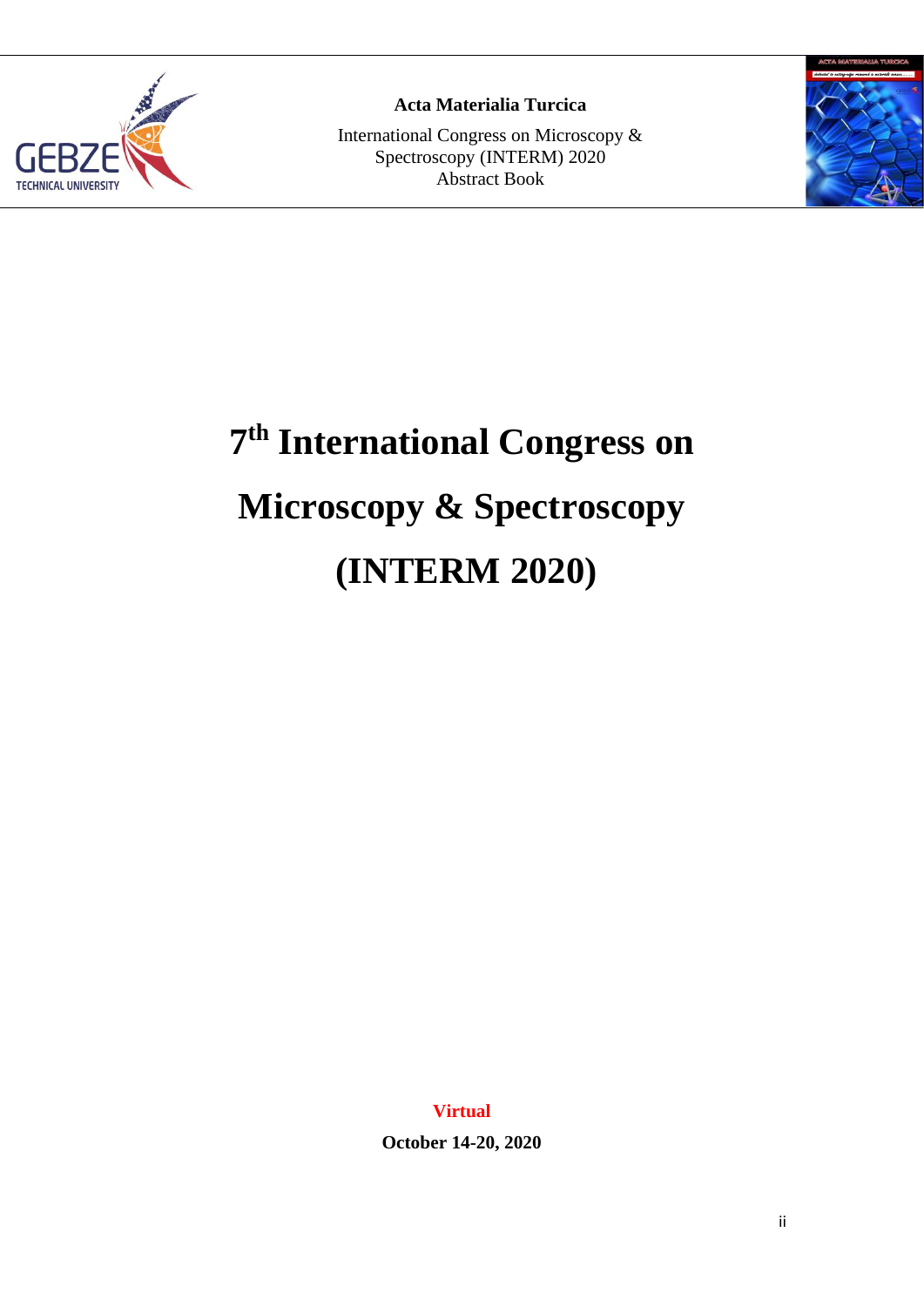

International Congress on Microscopy & Spectroscopy (INTERM) 2020 Abstract Book

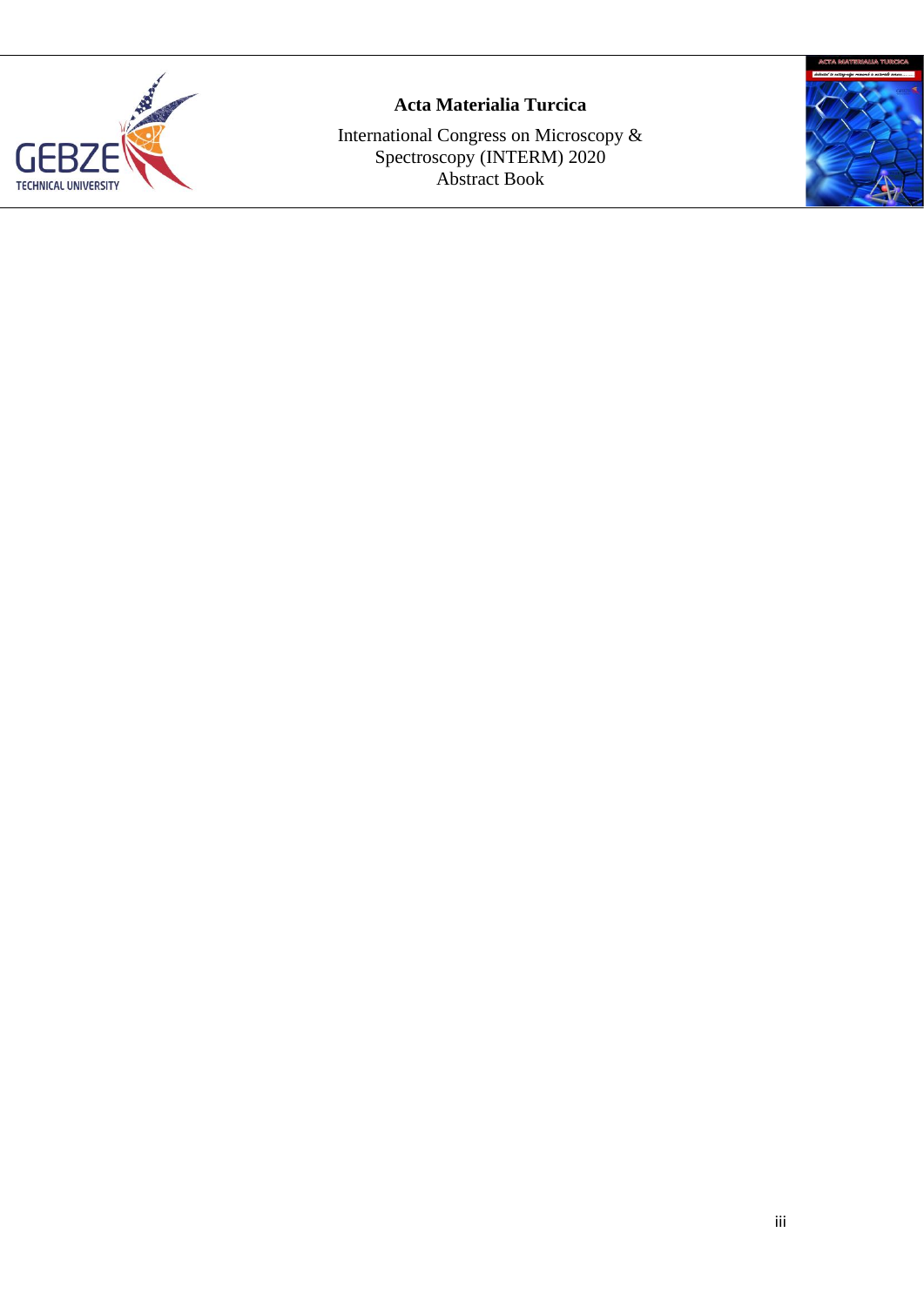

International Congress on Microscopy & Spectroscopy (INTERM) 2020 Abstract Book



## **Invited Speakers**

| Darya Alontseva  | East-Kazakhstan State Technical University, Kazakhstan |
|------------------|--------------------------------------------------------|
| Filipe Mergulhao | FEUP, Portugal                                         |
| Michal Horak     | CEITEC, Brno University of Technology, Czech Republic  |
| Philippe Mésini  | <b>Institute Charles Sadron, France</b>                |
| Sherif S. Sherif | University of Manitoba, Canada                         |
| Violeta Oro      | Institute for Plant Protection and Environment, Serbia |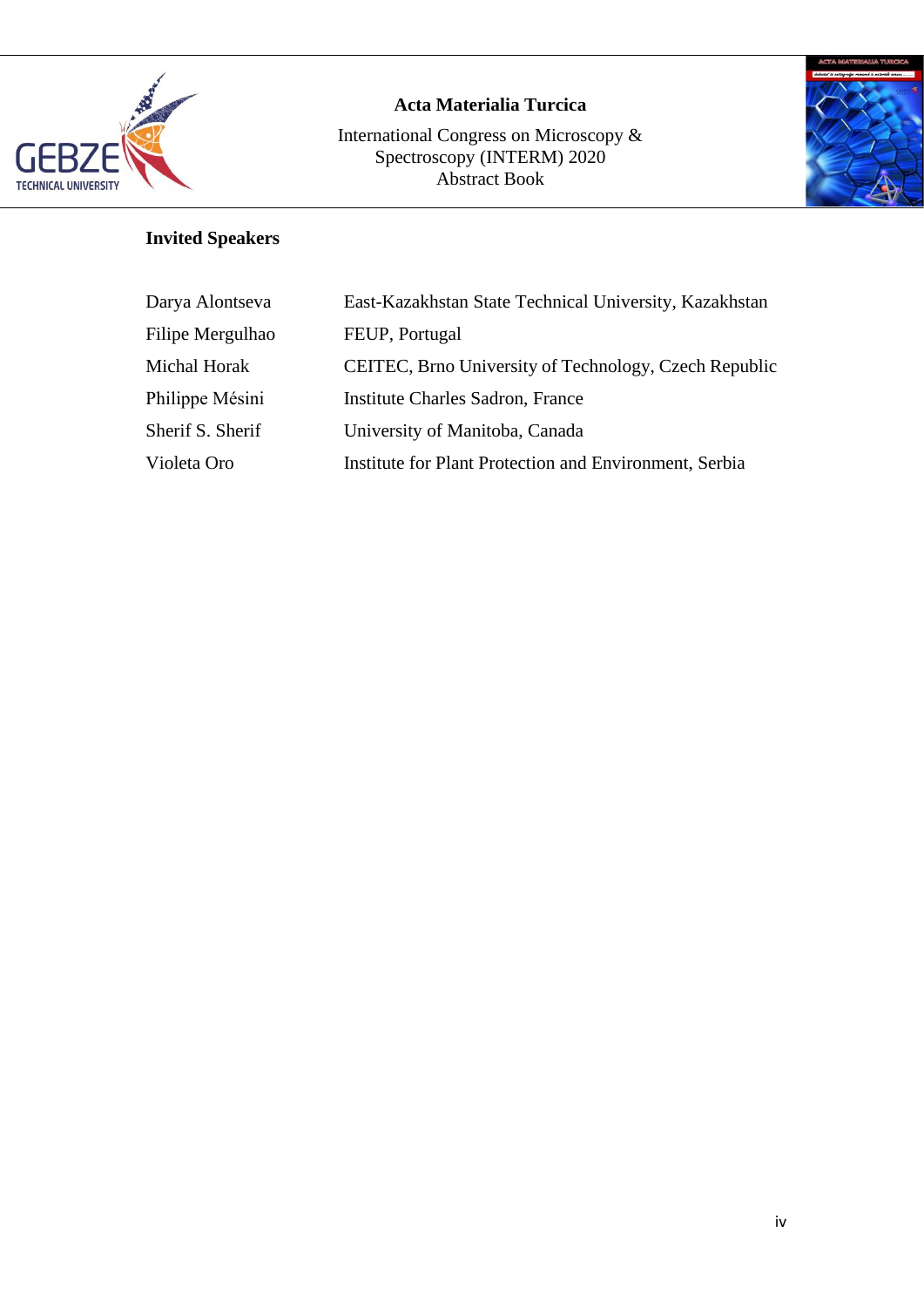

International Congress on Microscopy & Spectroscopy (INTERM) 2020 Abstract Book



### **Chair**

A. Yavuz Oral Gebze Technical University, Turkey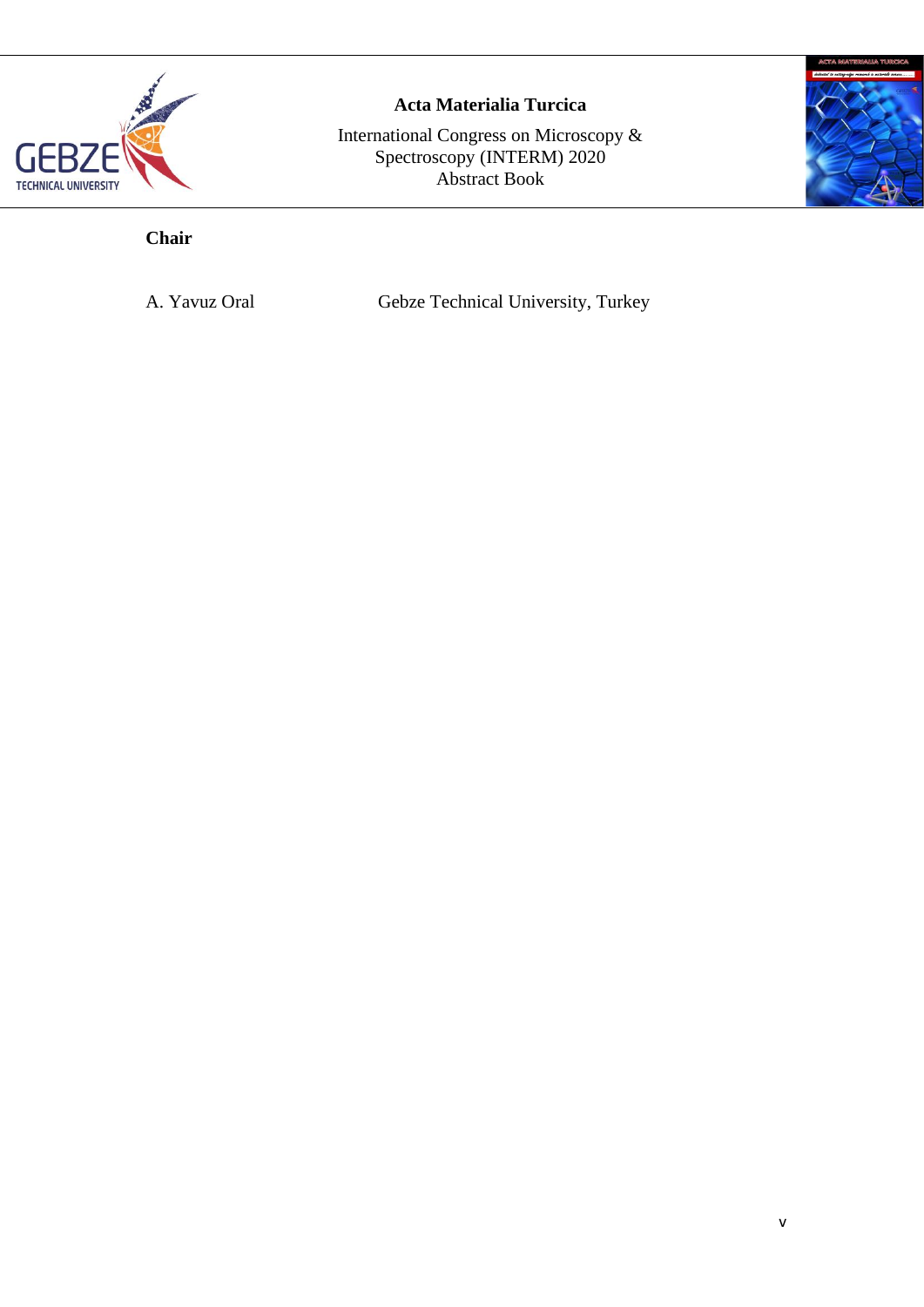

International Congress on Microscopy & Spectroscopy (INTERM) 2020 Abstract Book



#### **Scientific Commitee**

| Ahmed Abdrabou              | Museum-Conservation<br>Egyptian<br>Centre<br>Grand          |  |
|-----------------------------|-------------------------------------------------------------|--|
|                             | (GEM.CC), Minestry of antiquities, Egypt                    |  |
| Albina Valeeva              | Ural Branch of the Russian Academy of Sciences,             |  |
|                             | Russia                                                      |  |
| Andy Harvey                 | University of Glasgow, UK                                   |  |
| Anna Razumnaya              | Southern Federal University, Russia                         |  |
| Cengiz Ozkan                | University of California, USA                               |  |
| Chuan-Pu Liu                | National Cheng Kung University, Taiwan                      |  |
| Daniela Djikanovic          | University of Belgrade, Serbia                              |  |
| Darya Alontseva             | East-Kazakhstan<br>Technical<br>University,<br><b>State</b> |  |
|                             | Kazakhstan                                                  |  |
| Günther Rupprechter         | TU Wien, Austria                                            |  |
| Ian Liau                    | National Chiao Tung University, Taiwan                      |  |
| José Mustre                 | Cinvestav-Merida, Mexico                                    |  |
| Josef Neumüller             | Österreichisches Rotes Kreuz, Austria                       |  |
| Khushbu Dash                | Indian Institute of Technology, Madras, India               |  |
| M. Alper Sahiner            | Seton Hall University, USA                                  |  |
| Małgorzata<br>Jasiurkowska- | The Henryk Niewodniczański Institute of Nuclear             |  |
| Delaporte                   | Physics, Polish Academy of Sciences, Poland                 |  |
| Marek Andrzej Kojdecki      | Military University of Technology, Poland                   |  |
| Michal Horak                | Central European Institute of Technology, Brno              |  |
|                             | University of Technology, Czech Republic                    |  |
| Nikolay N. Brandt           | State University, Russian<br>Lomonosov Moscow               |  |
|                             | Federation                                                  |  |
| Paloma Tejedor              | Spanish National Research Council, Spain                    |  |
| Renee M. Whan               | UNSW SYDNEY, Australia                                      |  |
| Roman Kouril                | Palacky University, Czech Republic                          |  |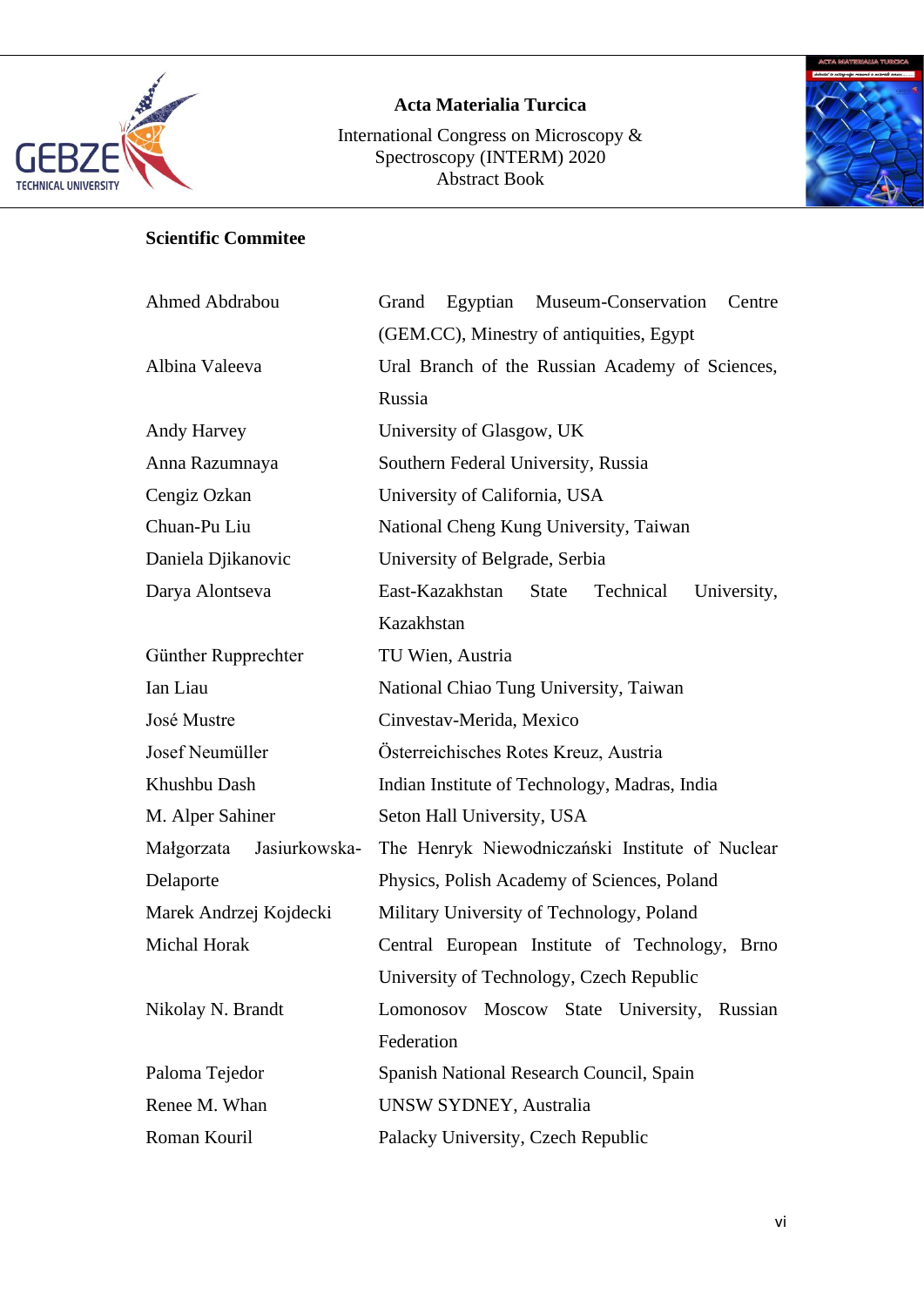

International Congress on Microscopy & Spectroscopy (INTERM) 2020 Abstract Book



| Sherif S. Sherif      | University of Manitoba, Canada                        |  |
|-----------------------|-------------------------------------------------------|--|
| Svetlana Rempel       | Ural Branch of the Russian Academy of Sciences,       |  |
|                       | <b>Russian Federation</b>                             |  |
| Violeta Oro           | Institute of Plant Protection and Environment, Serbia |  |
| <b>Yuanding Huang</b> | Helmholtz-Zentrum Geesthacht, Germany                 |  |
| Z. Banu Oral          | Gebze Technical University, Turkey                    |  |
| Zaoli Zhang           | Austrian Academy of Sciences, Austria                 |  |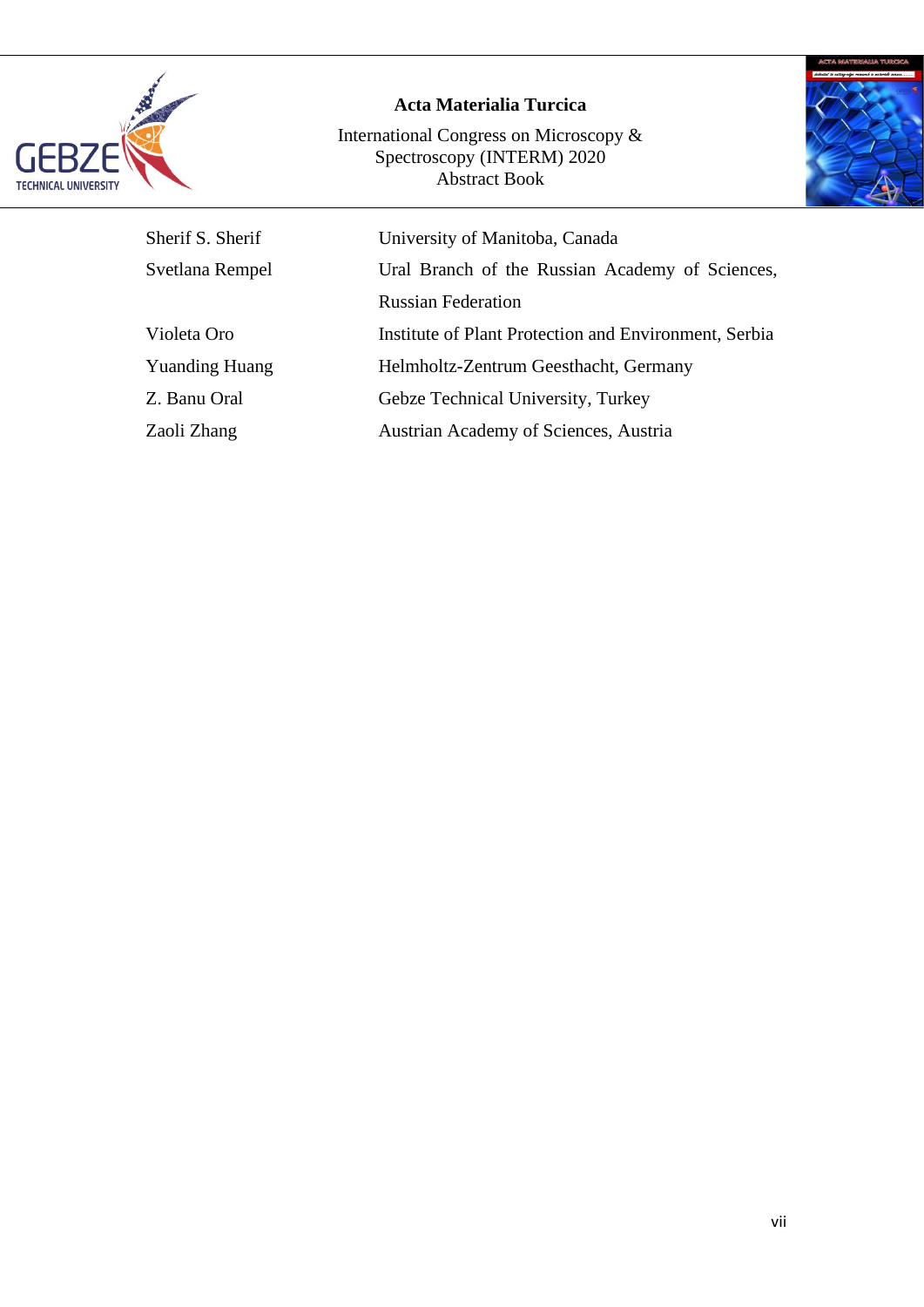

International Congress on Microscopy & Spectroscopy (INTERM) 2020 Abstract Book



## **Organizing Commitee**

| A. Yavuz Oral    |  |  |
|------------------|--|--|
| Ersin Kayahan    |  |  |
| M. Alper Sahiner |  |  |
| Tarik Al Omran   |  |  |

Gebze Technical University, Turkey Kocaeli University, Turkey Seton Hall University, USA University of Baghdad, Iraq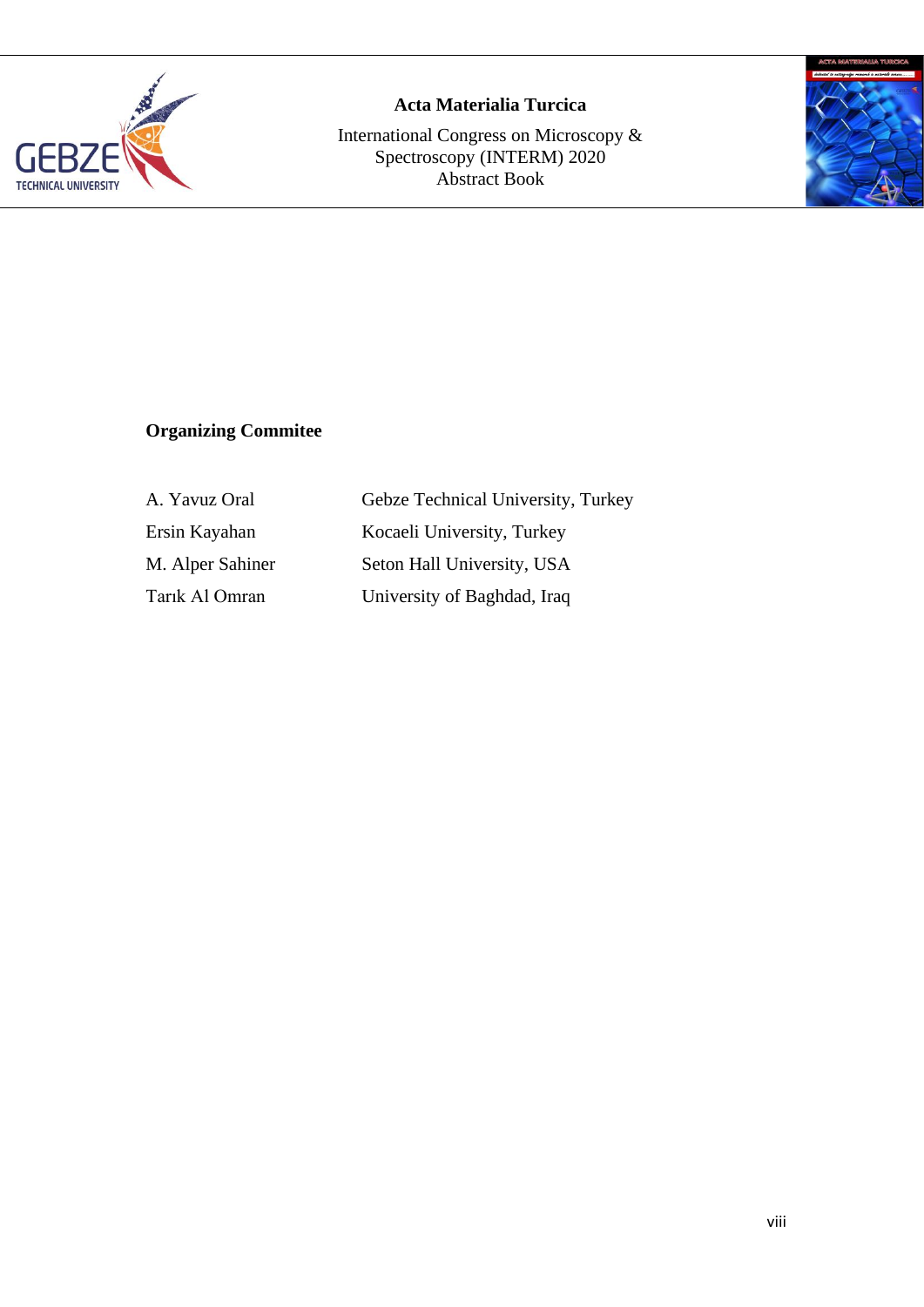

International Congress on Microscopy & Spectroscopy (INTERM) 2020 Abstract Book



#### **INVITED SPEAKERS**

**Id-456**

#### **Electron Microscopy and Spectroscopy in Plasmonics**

M. HORÁK<sup>1,</sup>\*, V. KŘÁPEK<sup>1</sup>, F. LIGMAJER<sup>1</sup>, M. STÖGER-POLLACH<sup>2</sup>, A. DAŇHEL<sup>3</sup>, T. ŠIKOLA<sup>1</sup> <sup>1</sup>CEITEC, Brno University of Technology, Purkyňova 123, 612 00 Brno, Czech Republic <sup>2</sup>USTEM, Vienna University of Technology, Wiedner Hauptstrasse 8-10, A-1040 Vienna, Austria 3 Institute of Biophysics of the Czech Academy of Sciences, Královopolská 135, 612 00 Brno, Czech Republic Corresponding author: michal.horak2@ceitec.vutbr.cz

#### **Abstract:**

Plasmonics deals with surface plasmon polaritons (SPP), which are collective oscillations of free electrons at metal-dielectric interfaces connected with local electromagnetic field. Localized surface plasmons (LSP) are SPP spatially restricted to a surface of a metallic nanoparticle. Such nanoparticles are often called plasmonic antennas. Fabricated antennas can be characterized using the scanning transmission electron microscopy (STEM) which includes high resolution imaging, chemical analysis by energy dispersive X-ray spectroscopy (EDS) and thickness measurement with additional chemical analysis by electron energy loss spectroscopy (EELS). LSP resonances in plasmonic antennas can be characterized with good spectral and spatial resolution by various techniques of electron beam spectroscopy. These techniques utilize an electron beam that interacts with the metallic nanoparticle and excites LSP resonances, whose typical energy lies in near infra-red, visible, and ultraviolet part of the spectra (0.1–5 eV). Such excitations can be detected, for example, by EELS and cathodoluminescence (CL). EELS measures the energy transferred from electrons to LSP and CL detects the light which LSP emit during their decay. This means that EELS detects all LSP modes, whereas CL detects only LSP modes radiating light. In my invited talk, I will introduce the possibilities of electron microscopy and spectroscopy in plasmonics illustrated on silver amalgam nanoparticles including the influence of experimental conditions of STEM-EELS on signal to background ratio. Further, i will present a comparative study of LSP resonances in gold nanodiscs fabricated by focused ion beam (FIB) lithography and electron beam lithography (EBL). Finally, I will discuss Babinet's principle of complementarity for disc-shaped antennas and plasmonic antennas with electric and magnetic hot spots based on Babinet's complementary (bow-tie and diabolo antennas in the form of particles and apertures). I will show a possibility to map the magnetic field by EELS by mapping the electric field of Babinet-complementary antenna.

**Keywords:** EELS, Cathodoluminescence, Plasmonic Antennas, Babinet's Principle.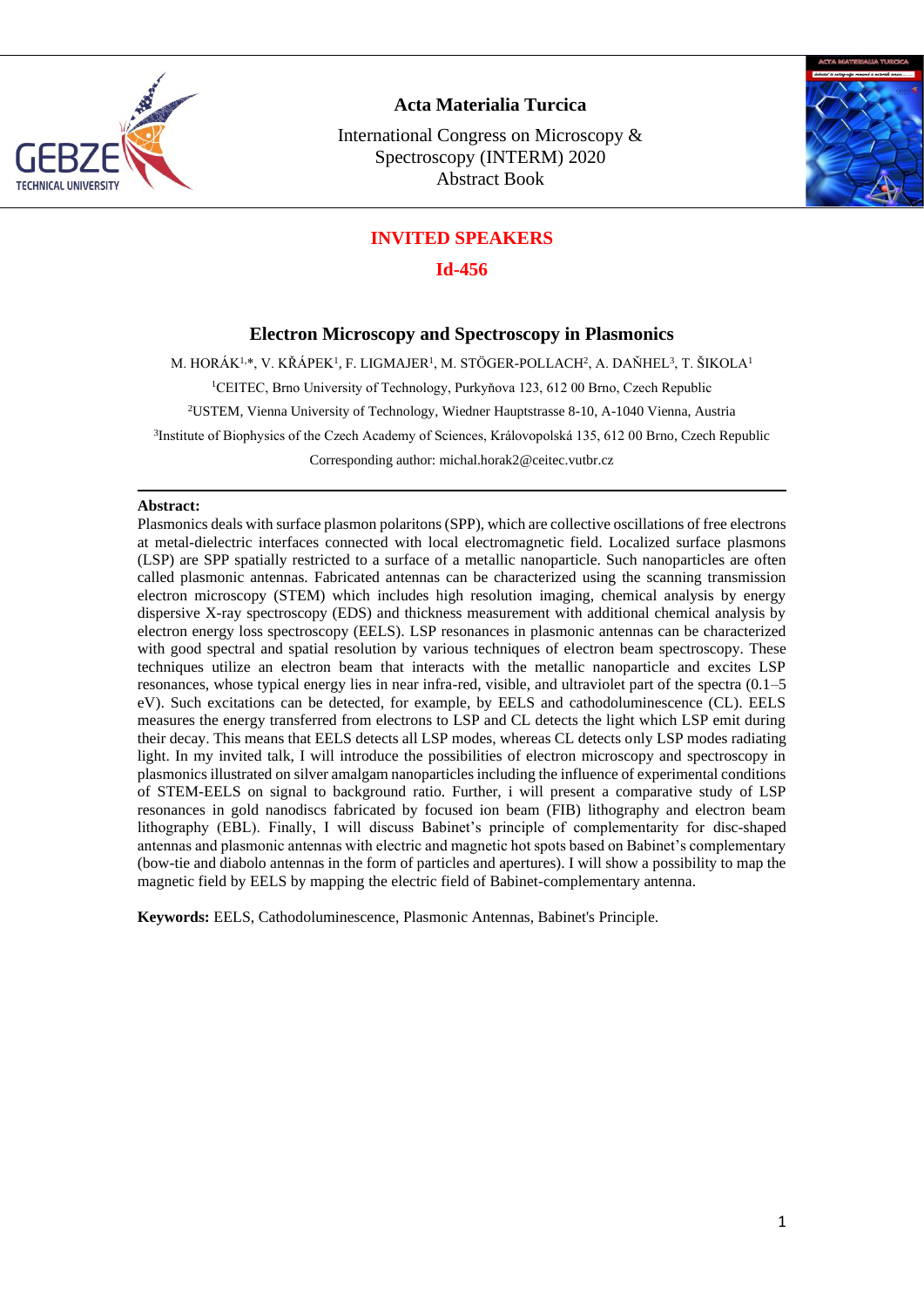

International Congress on Microscopy & Spectroscopy (INTERM) 2020 Abstract Book



#### **INVITED SPEAKERS**

**Id-459**

#### **Recombinant Protein Production in Biofilms: Opportunities, Challenges and**

#### **How Microscopy Can Help**

L.C. GOMES, F.J. MERGULHÃO\*

LEPABE – Department of Chemical Engineering, Faculty of Engineering, University of Porto, Rua Dr. Roberto

Frias s/n, 4200-465 Porto, Portugal

Corresponding author: filipem@fe.up.pt

**Abstract:** Biofilms can be described as structured communities of microbial cells attached to surfaces and enclosed in a self-produced matrix of extracellular polymeric substances. Bacterial biofilms are often regarded as a problem in industrial and biomedical settings since their formation entails high costs and health risks. However, they can also be used advantageously in engineered systems such as in the production of industrial chemicals and in wastewater treatment since biofilm reactors show many advantages over suspended cell reactors, especially in their higher biomass density and operational stability. For recombinant protein production, *Escherichia coli* biofilms have great potential since this organism has been one of the preferred hosts for the past decades and it has been successfully used in metabolic engineering for the synthesis of high-value products. Despite this success, recombinant protein production using *E. coli* biofilms has been scarcely investigated for the past 25 years. Our group has recently demonstrated that biofilm systems can be considered as an alternative form of high cell density cultivation and that even without optimization of the operational variables, *E. coli* biofilm cells were able to express the model green fluorescent protein (GFP) at a level which was 30 fold higher than their planktonic counterparts. This presentation addresses the advantages and concerns of using biofilm reactors for the production of recombinant proteins and highlights the importance of microscopy in unraveling key factors regarding cell adhesion, biofilm architecture and production performance.

**Keywords:** Recombinant Protein Expression, Biofilms, Microscopy.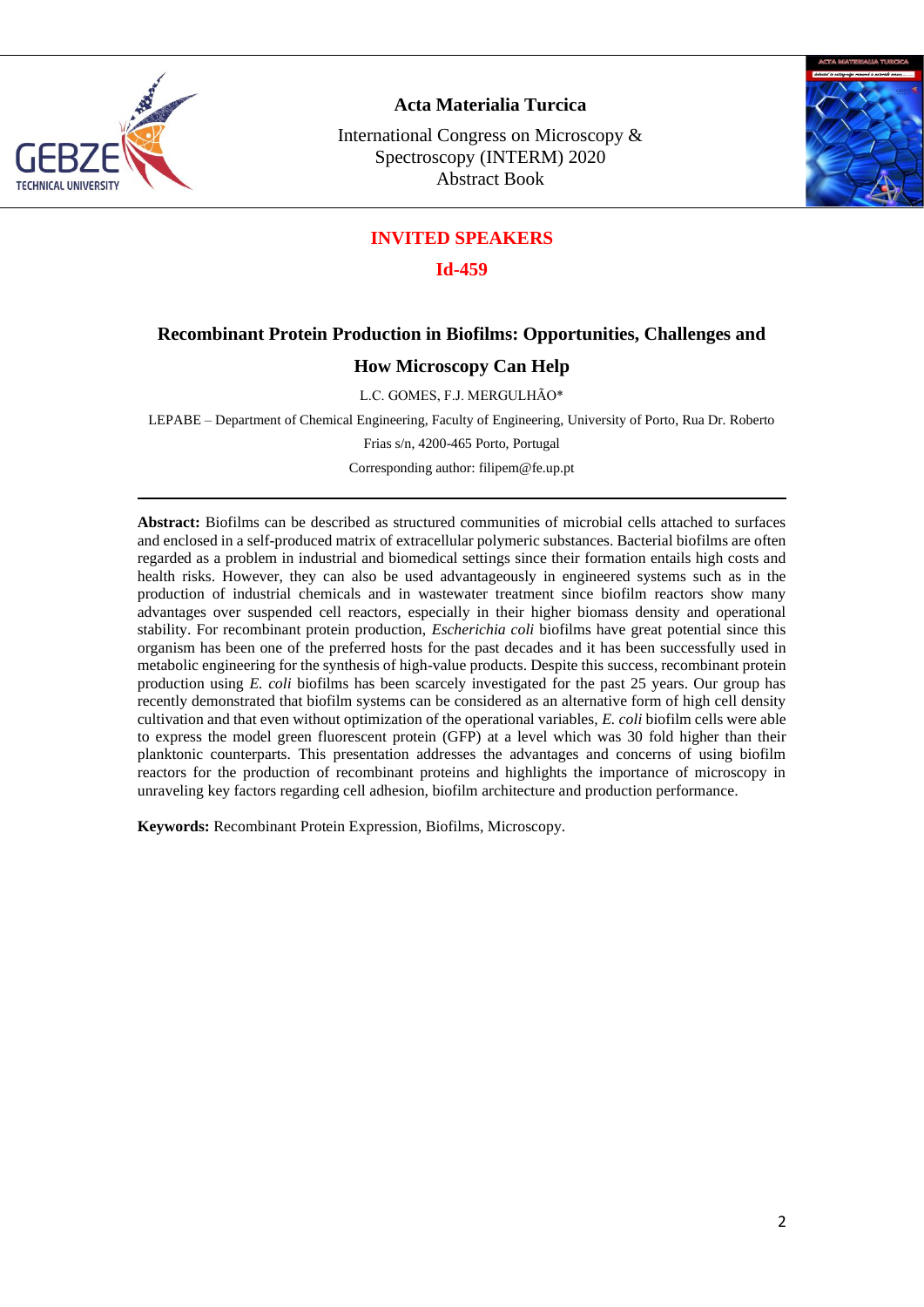

International Congress on Microscopy & Spectroscopy (INTERM) 2020 Abstract Book



#### **INVITED SPEAKERS**

**Id-470**

#### **Application of Scanning Electron Microscopy Reveals**

#### **the Nematode Microbiota**

V. ORO\*

Nematology Laboratory, Institute for Plant Protection and Environment, Teodora Drajzera 9, 11000 Belgrade,

Serbia,

Corresponding author*:* viooro@yahoo.com

#### **Abstract:**

The invention of a microscope was an immense step forward for science making visible objects undetectable to the naked eye. A microscope at that time, could view objects in micrometers. Nowadays, an electron microscope with its powerful magnification and resolution allows observation of organisms or their parts in nanometer scale.This is particularly important for small organisms such as nematodes. The nematodes are generally microscopic invertebrates that inhabit terrestrial and aquatic areas and can be found as parasites on or inside other organisms. The electron microscope enables research on such tiny organisms and their parasites that are even more difficult to observe. While the transmission electron microscope (TEM) demands small and thin cross sections of samples, cut with microtome, in the scanning electron microscope (SEM) samples should be conductive enough enabling the electron beam to scan the surface. A group of nematodes known as cyst nematodes are important plant parasites causing economic loss of millions of dollars annually. The potato cyst nematodes (PCN): Globodera pallida (Stone) Behrens and G. rostochiensis (Wollenweber) Behrens are recognized quarantine organisms worldwide. Both the external and internal side of a cyst may contain bacterial and fungal antagonists as part of cyst microbiota that can cause cyst death and decline of population. Such antagonists can be used as biocontrol agents against harmful organisms. This research demonstrates the application of scanning electron microscopy in the studies of potato cyst nematodes, enabling insights into their microbiota. Results indicate that the microbiota of PCN consist of a great variety of organisms such as bacteria, actinobacteria, fungi, etc. The isolated bacteria belong to the following genera: Bacillus, Paenibacillus, Arthrobacter, Devosia, Psichrobacillus etc. The antagonistic fungal genera were as follows: Fusarium, Oxyporus, Botrytis, Aspergillus, and Geotrichum. Unexpectedly, the SEM revealed a presence of an organism not detected by the optical microscope. The organism can be a predator of eggs or juveniles within the cyst, suggesting that the list of possible biocontrol agents should be extended with microscopic invertebrates that are often overlooked by standard techniques.

**Keywords:** SEM, Nematodes, Microbiota.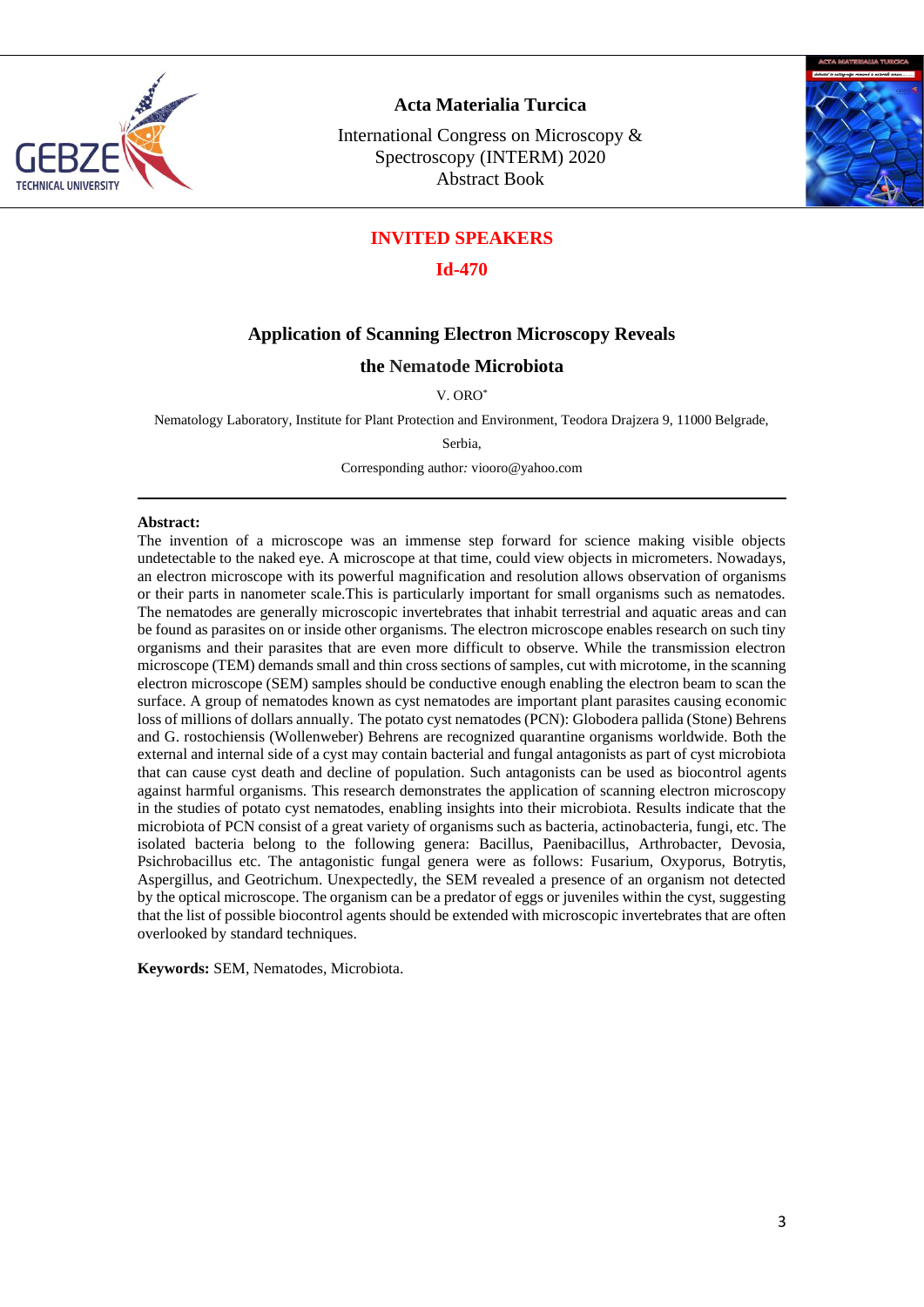

International Congress on Microscopy & Spectroscopy (INTERM) 2020 Abstract Book



#### **INVITED SPEAKERS**

**Id-473**

#### **Study of Organogelators by Freeze-Fracture TEM**

P. J. MESINI\*, M. SCHMUTZ, J. COMBET Institut Charles Sadron 23 rue du Loess 67000 Strasbourg Corresponding author: mesini@ics-cnrs.unistra.fr

#### **Abstract:**

Organogelators are small molecules able to self assemble to form fibrillar aggregates in solvents. The fibrils form a 3D network and lead to the formation of a gel. These fibers have widths of few tens of nm and lengths of several micrometers. It is important to know their structure to understand better the mechanism of formation and the impact on the rheologolical properties. Transmission electron microscopy (TEM) can characterize such fibrillar objects. However, gels are usually uneasy to observe by TEM: they are too viscous to form thin films for cryoTEM observation, and they are too soft to be sliced easily into microsections. Upon high dilution, the studied compounds form solutions, but the shapes and dimensions of the aggregates are not the same as in the gels, as it will be shown on some examples. For these reason, it is preferable to observe the natives, aggregates embedded and solvates in their solvent, at the nominal concentration. Therefore, in order to unveil the structures in organogels, our group has implemented freeze fracture to organic solvents. We will show which that this technique of preparation is efficient for organogels and allows the observation of the aggregates in their native form. Organogels made of objects with well-defined shapes and dimensions have been studied by freeze-fracture TEM and by small angle small angle scattering. The measurements gained by both techniques were compared to assess the validity of the distances measurements in freeze-fractured samples. More generally those studies enable to explore the strengths and limitations of freeze-fracture in the study of such selfassemblies. In addition, the organogels can be transformed into aerogel and mesoporous materials. This derived materials represent can be considered as replica of the organogels; their study by SEM or tomography to provide information at higher scale, like the distribution of the aggregates or the presence of heterogeneities.

**Keywords:** Organogels, Freeze fracture, TEM, SANS.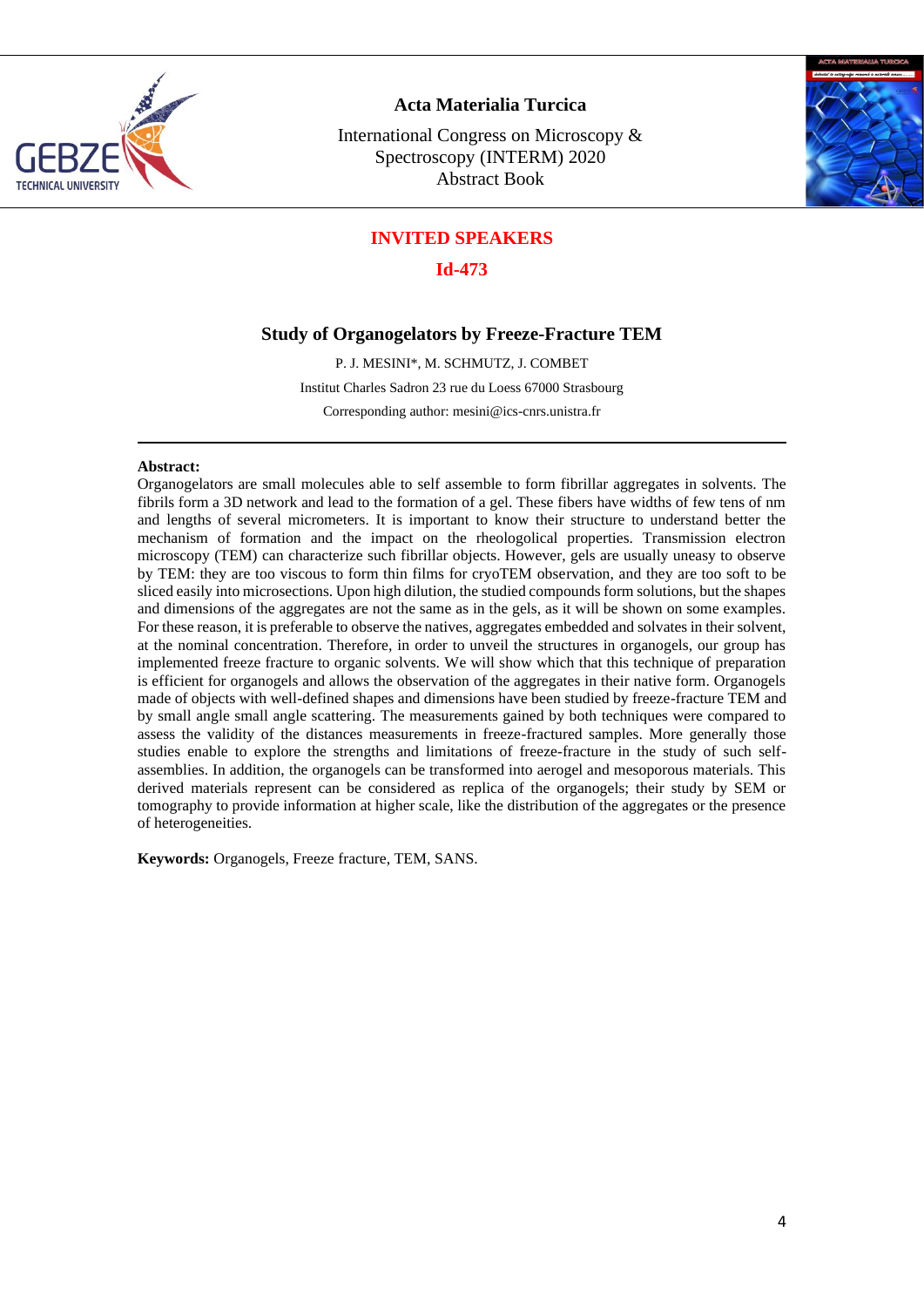

International Congress on Microscopy & Spectroscopy (INTERM) 2020 Abstract Book



#### **INVITED SPEAKERS**

**Id-474**

#### **Sparsity-Based Spectral Unmixing of Hyperspectral Imaging Data Using**

#### **Kronecker Least Angle Regression**

A. ELREWAINY\*, S. S. SHERIF

Department of Electrical and Computer Engineering, University of Manitoba, Winnipeg, Manitoba, Canada

75 Chancellor's Circle, EITC Building, E3-557, MB R3T 5V6

Corresponding author: elrewaia@myumanitoba.ca

#### **Abstract:**

Hyperspectral imaging (HSI) systems acquire images using hundreds of contiguous wavelengths in some electromagnetic band. Hyperspectral cameras typically have low spatial resolutions, so they acquire spectral pixels as mixtures of spectra of pure materials, known as endmembers, present in the scene. Spectral unmixing refers to the process of separating these spectral pixels into their individual endmembers, along with estimating their fractional ratios known as abundances. Each spectral pixel in a given hyperspectral data cube could be modeled as a linear mixture of unknown endmembers, with unknown abundances subject to nonnegativity and sum-to-one constraints. This problem of unsupervised spectral unmixing could be considered a Blind Source Separation (BSS) problem that could be solved using a coordinate descent optimization method. This method alternates between solving a basis pursuit minimization problem to estimate the unknown endmembers that are assumed to be sparse in some dictionary and solving a constrained least-squares problem to estimate their abundances. The basis pursuit problem could be solved using an iterative thresholding method, but it would be inefficient for HSI data, as it only solves the basis pursuit problem for a single value of a required regularization parameter, typically obtained using trial and error. Least Angle Regression (LARS) could efficiently solve the basis pursuit minimization problem for all values of this regularization parameter. However, the LARS algorithm is not practically applicable to multichannel data, e.g., HSI data, as data vectorization would be necessary, and would result in very large arrays that would be extremely challenging to store and process. In this work, we exploit the properties of Kronecker products to extend the LARS algorithm to handle multichannel data without the need to construct or store very large arrays, thereby making the application of LARS to solve the HSI spectral unmixing problem practical and efficient. We refer to our extended LARS method as the Kronecker LARS (K-LARS) algorithm. We demonstrate the validity of K-LARS by using to efficiently spectrally unmix synthetic and AVIRIS hyperspectral data, without the need for any trial and error to obtain the regularization parameter value.

**Keywords:** Hyperspectral Imaging, Spectral Unmixing, Least Angle Regression.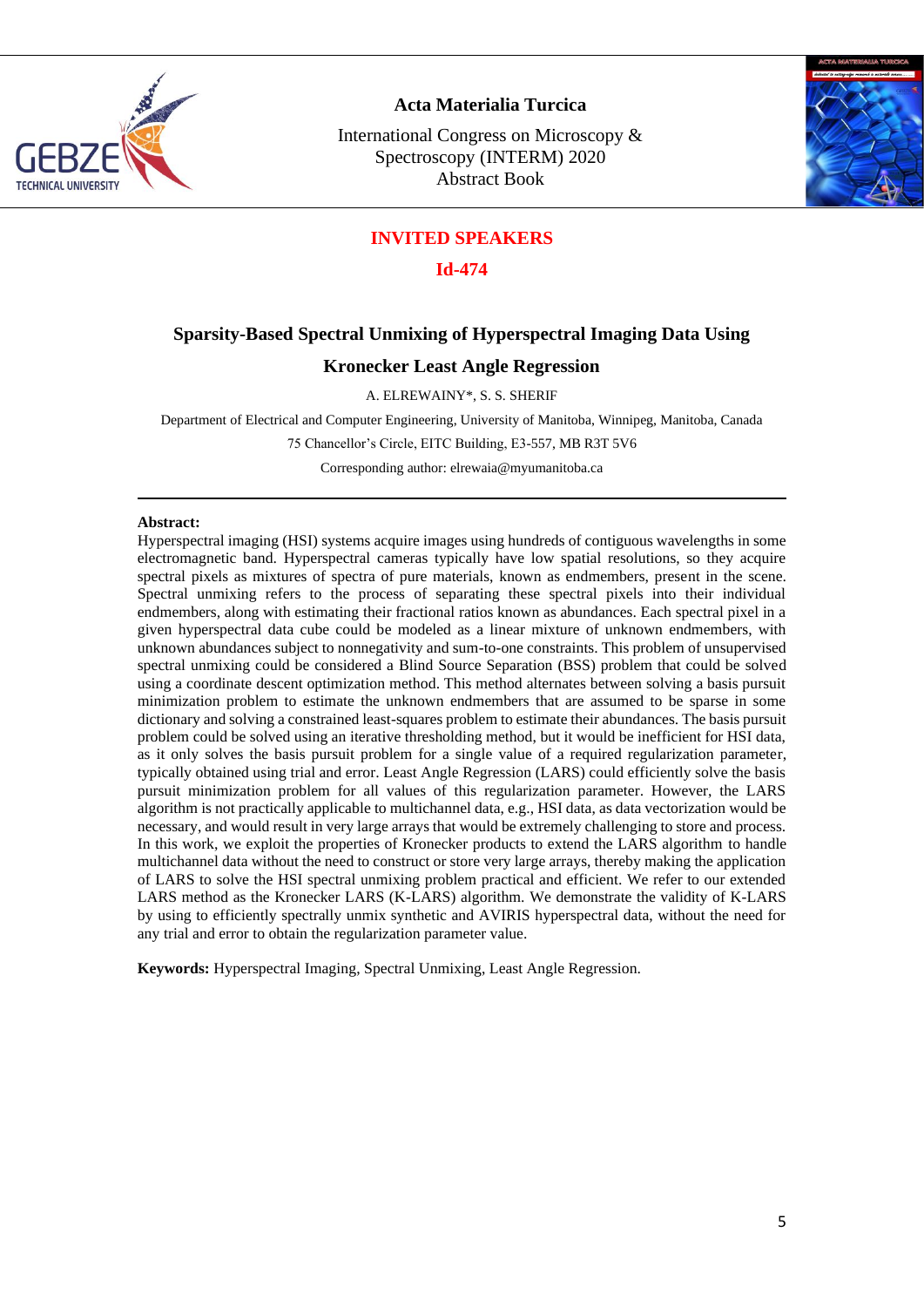

International Congress on Microscopy & Spectroscopy (INTERM) 2020 Abstract Book



#### **INVITED SPEAKERS**

#### **Id-479**

## **Using SEM to Select Optimal Parameters for Microplasma Spraying and Characterize Biocompatible Coatings**

D. ALONTSEVA\*

D. Serikbayev East Kazakhstan Technical University, 69 Protozanov St., Ust-Kamenogorsk, 070004, Kazakhstan

Corresponding author: dalontseva@mail,ru

#### **Abstract:**

Currently, along with widely used Titanium and its alloys, the most promising materials for the production of medical implants are Tantalum, Zirconium and Niobium. To increase the biocompatibility of medical endoprostheses that grow into the patient's bone, various surface treatment methods for these implants are used, including coatings made of biocompatible materials applied by plasma spraying. Fotovvati have compared the results of obtaining biocompatible coatings by cold and thermal spraying in favor of thermal spraying. However, despite the advantages and relative cost effectiveness of the method of thermal plasma spraying, its use for the manufacture of medical implants has not yet become as widespread. This is mainly due to the high heating temperatures of the bulk resulted from the thermal spraying process. The microplasma spraying (MPS) avoids the issue of overheating. It allows obtaining coatings from materials with a high melting point, such as Ti, Ta, Zr. MPS introduces a very small thermal impact into the substrate. The use of robotic MPS could be considered promising for the production of patient specific implants. The studies proved that it was possible to obtain coatings from biocompatible materials with the desired level of porosity and satisfactory adhesion to the substrate by microplasma spraying. A robotic assisted microplasma spraying of coatings from biocompatible materials of Titanium and Hydroxyapatite onto titanium implants has been implemented. The objective of this work is to consider the advantages and challenges of using robotic MPS for applying Zirconium coatings to medical implants using scanning electron microscopy (SEM) to analyze the effect of various MPS modes on the morphology and structure of Zr coating and its fractions. The research has been carried out at a pilot production site with an industrial complex for plasma processing of materials on the basis of Kawasaki RS-010LA, an industrial robot (Kawasaki Robotics, Japan). The robot's arm is equipped with "MPN-004" microplasmatron produced by Paton Institute of Electric Welding (Ukraine) for microplasma spraying of wire or powder coatings. The main results of this work are the following: 1) it has been established that the main parameters controlling the size of the sprayed particles and the porosity of the coatings are the electric arc current and the plasma gas flow rate. The parameters of microplasma spraying of Zi-wire for the formation of porous coatings with rough surface have been established. 2) The advantages of applying SEM for analysis of the structure of microplasma sprayed Zirconium coatings have been shown. The analysis has been successful in assessment of the relation of the morphology and structure of coatings on the processing parameters of the MPS. The results of the research are of significance for a wide range of researchers developing the plasma spray technologies of biocompatible coatings manufacturing. The study has been conducted with the financial support of the Science Committee of the Ministry of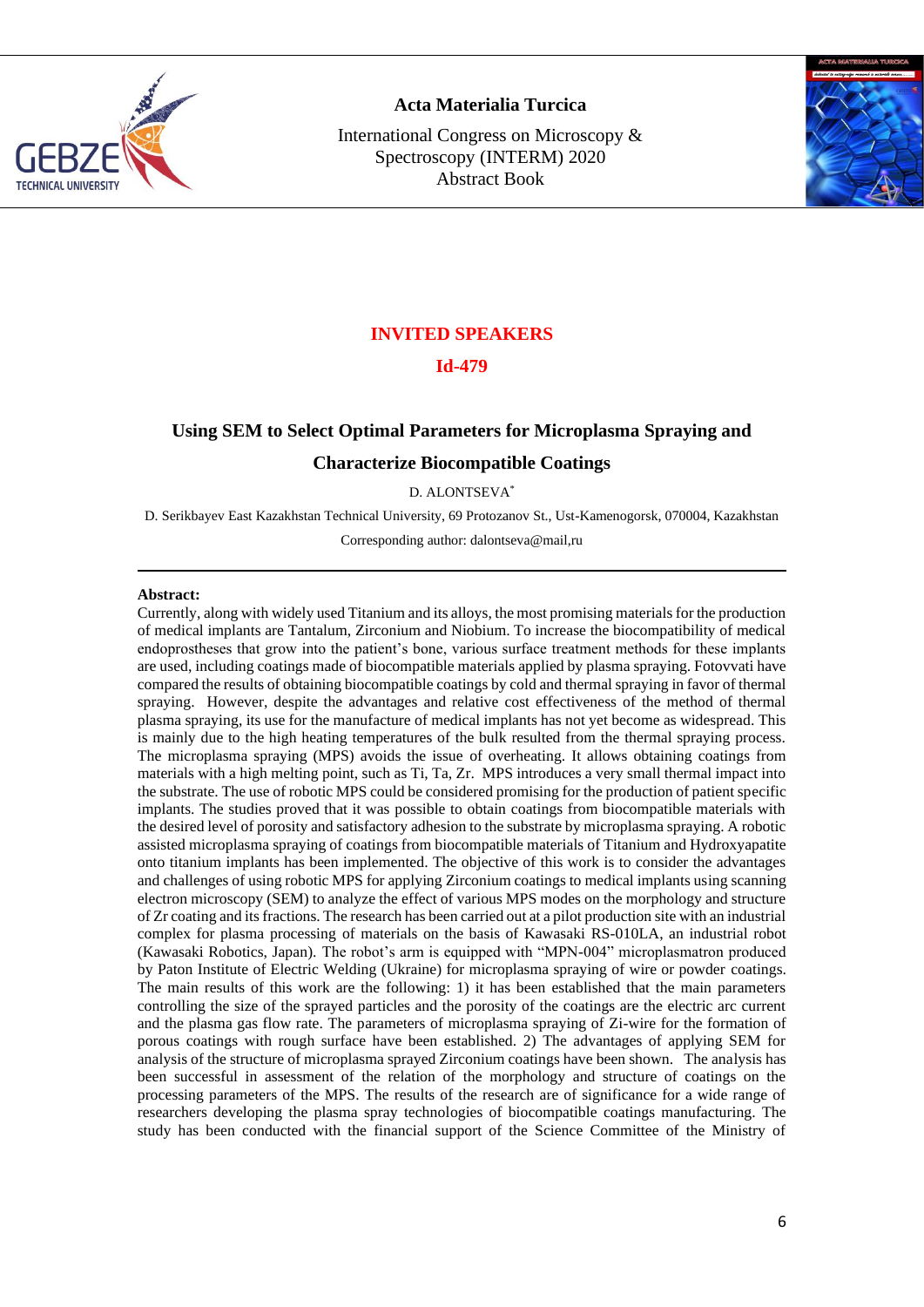

International Congress on Microscopy & Spectroscopy (INTERM) 2020 Abstract Book



Education and Science of the Republic of Kazakhstan by the project AP05130525 "The intelligent robotic system for plasma processing and cutting of large-size products of complex shape".

**Keywords:** Microplasma Spraying, Zirconium Coatings, SEM, Splats, Porosity.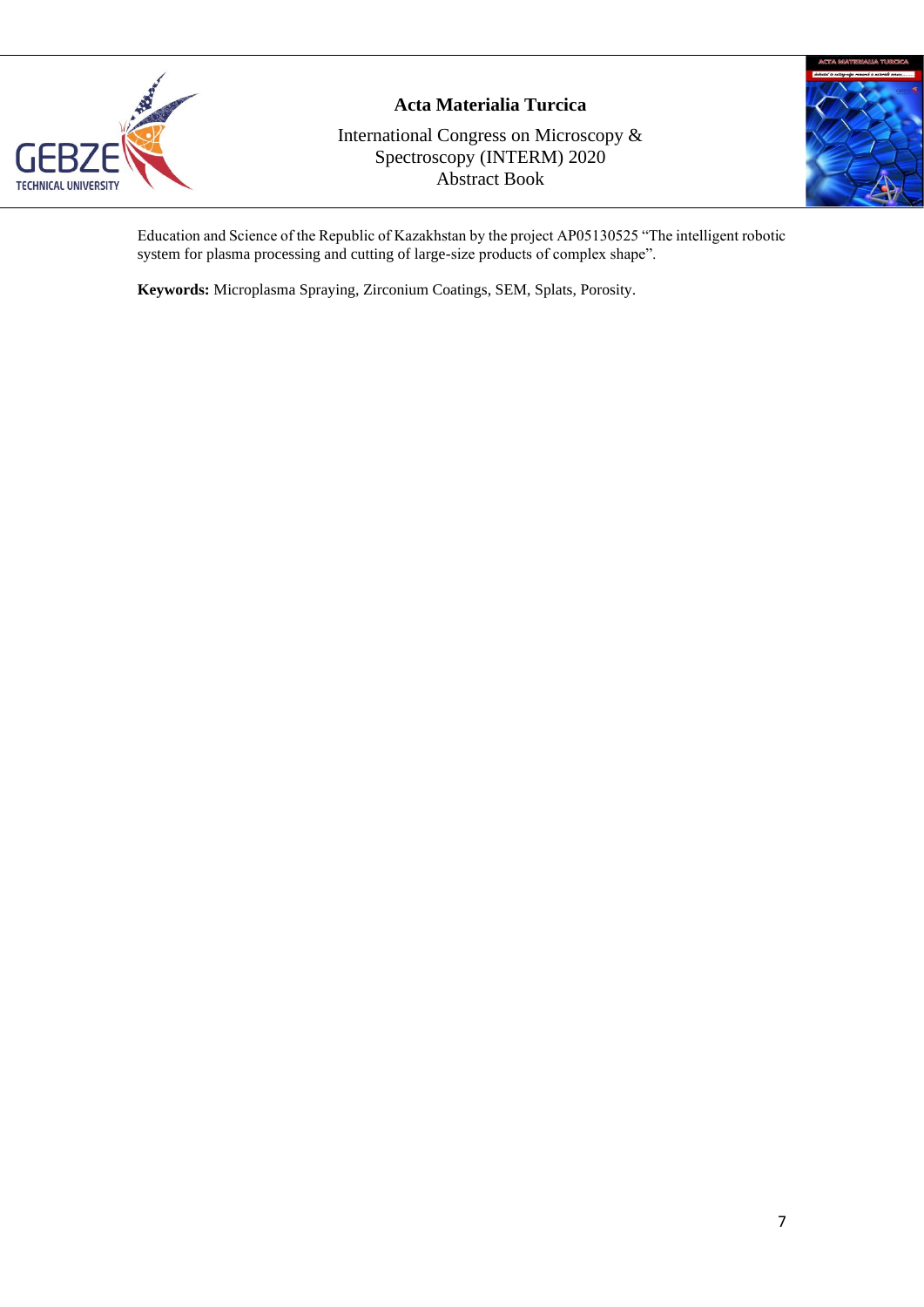

International Congress on Microscopy & Spectroscopy (INTERM) 2020 Abstract Book



#### **POSTER SESSIONS**

**Id-495**

## **Structure, Infrared Spectra and Spectroscopic Properties of Derivatives of**

#### **Monosaccharides: Experimental Data, Theoretical Modeling, Results**

M. V. KOROLEVICH\* , V. M. ANDRIANOV, V. N. BOLODON, V. A. CHERNYAVSKII, S. L.

BYKOVA

Belarusian State Agrarian Technical University, 99 Nezavisimosti Ave., Minsk 220023, Belarus

Corresponding author: korolevi@dragon.bas-net.by

#### **Abstract:**

Vibrational spectroscopy occupies a priority place in the investigation of the structure and properties of carbohydrates. It makes it possible to establish spectral-structural correlations that enable one to solve problems of identification of compounds and to develop methods of monitoring and diagnostics of the state of substances in technological processes and those of evaluation of the quality of finished products. In this work the effectiveness of coupled using of theoretical vibrational spectroscopy and quantum chemistry is demonstrated when applied for solving the problems of spectral-structural correlations in the studies of methyl- and nitro- derivatives of crystalline glucopyranosides and sugar epoxides. We have carried out complete calculations of vibration frequencies and intensities of a set of compounds of selectively substituted nitrates of methylglucopyranosides and epoxypyranosides with a gradually complicated molecular structure (methyl- $\beta$ -D-glucopyranoside, 4-O-methyl- $\beta$ -methyl-Dglucopyranoside, 2,3-, 2,6-, and 3,6-di-O-nitro-methyl-β-D-glucopyranoside, 4-O-methyl-2,3-di- and 4-O-methyl-2,3,6-tri-O-nitro-methyl- $\beta$ -D-glucopyranoside, methyl 2,3-anhydro-4-deoxy- $\alpha$ -D-ribohexopyranosides and methyl 3,4-anhydro- $\alpha$ -D- talo-hexopyranoside). Our original program technique was used combining the classical calculation of frequencies and the potential energy distributions of normal vibrations of complex molecules with the quantum-chemical intensity estimation. On the basis of a good agreement achieved with experiment (both in frequencies and intensities) a detailed interpretation of the IR spectra of compounds investigated has been performed. The absorption spectra sensitivity to the O-methyl substitution of hydroxyl groups has been discovered in details. The results of the calculations have enable us to reveal a characteristic components of diffuse bands in the 1500-1200 cm<sup>-1</sup> region and to establish the regularities of formation of the structure of complex band in the region of 1150-950 cm-1 on O-methyl substitution of hydroxyl groups in the  $\beta$ -D-glucose molecule. It was studied whether the spectral features of the oxymethyl group in methyl- $\beta$ -D-glucopyranoside with additional oxymethyl and nitro substituents are characteristic. The possibilities of using these features in spectral analysis have been also investigated. The effect of the epoxy group on the bands characteristic of the pyranose ring has been analyzed. The charactericity of spectral features of oxymethyl substitution for the hydroxyl group and the oxirane ring has been studied. The IR spectrum of  $4$ -O-methyl-2,3,6-tri-O-nitro-methyl- $\beta$ -Dglucopyranoside has been interpreted in detail for the first time basing on a coupling complete calculation of the normal vibration frequencies and absolute IR band intensities as well as on their comparison with the corresponding experimental data. The results indicate that the location of nitrogroups in cellulose nitrates can be determined experimentally from separate components of complicated absorption bands in the ranges  $1700 - 1600$  and  $900 - 800$  cm<sup>-1</sup> of the IR spectrum. The calculations performed have allowed to establish the analytically important IR bands for study spectra-structure correlations for methyl-, nitroand epoxy- derivatives of glucopyranosides. The results of these calculations are in good agreement with experimental data, have high predicting possibilities and made it possible to obtain spectrum-structural dependences necessary in practice.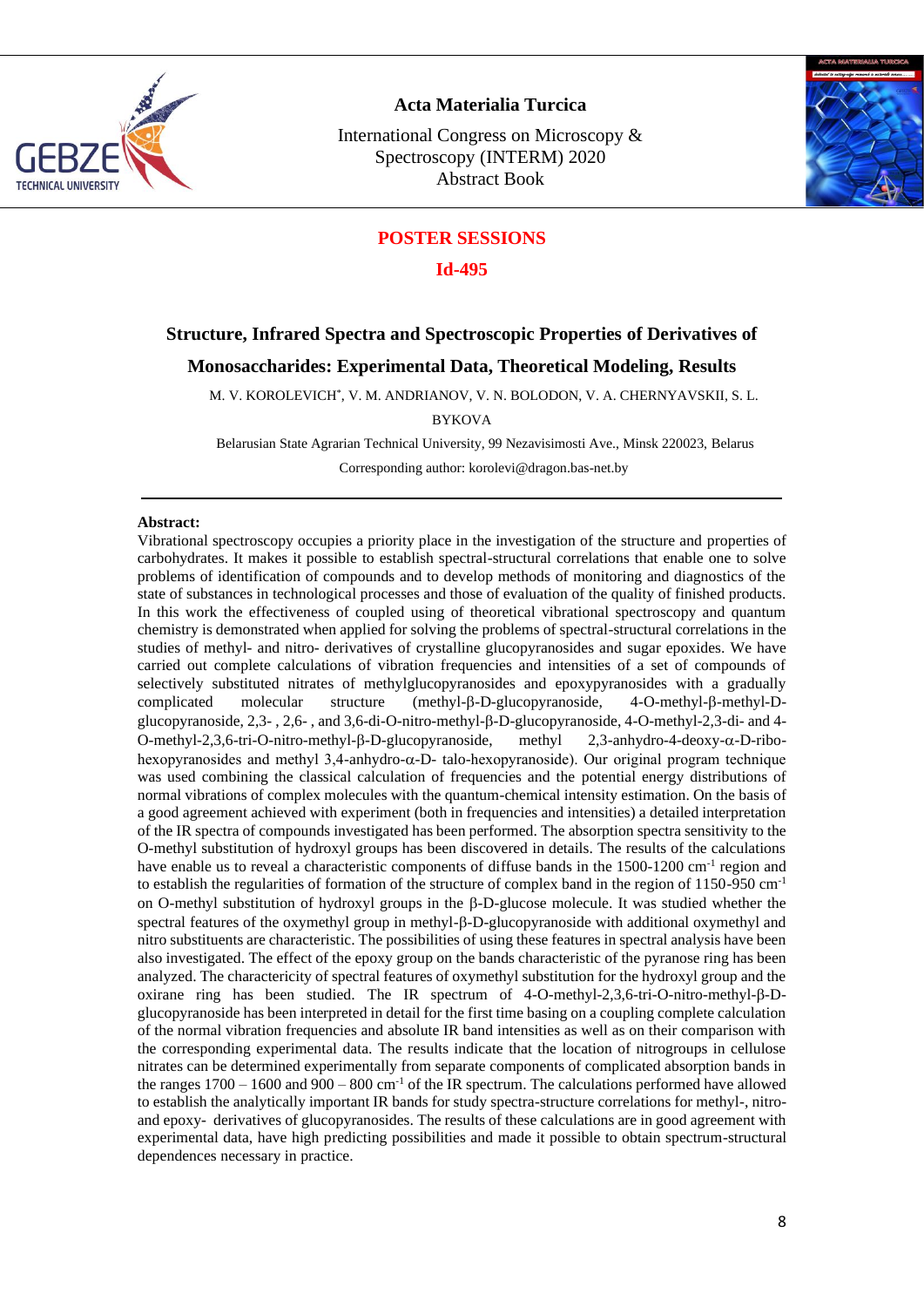

International Congress on Microscopy & Spectroscopy (INTERM) 2020 Abstract Book



**Keywords:** Monosaccharides.